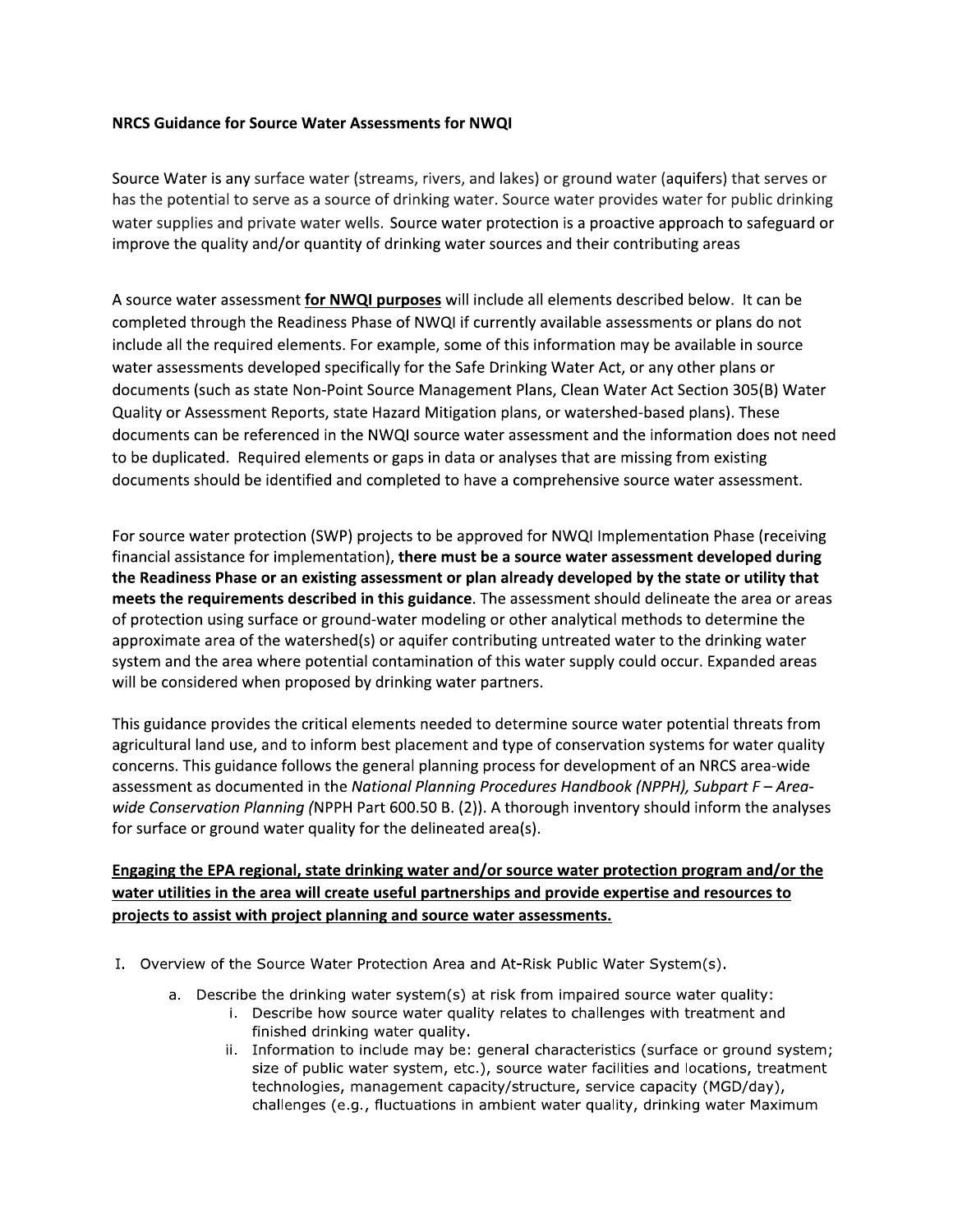Contaminant Level violations, treatment challenges and/or complexity), plans developed

- b. Characterize the population that would benefit from source water protection, including those served by public water supply systems. Include populations served by non-public water supply systems and private domestic-use wells if conservation treatment may have impacts.
- c. Identification of contaminants (e.g., coliforms) or conditions (e.g., harmful algal blooms) of concern that pose a risk to drinking water that would benefit from source water protection measures for either surface or ground water.
- d. An assessment of NRCS' ability to help partners reach the source water protection goals and objectives that partners establish through the planning process.
- II. Characterization of the Area(s) of Influence for SWP

An overview of the protection area or area of influence (determined through partner collaboration) and identification of NRCS resource concerns. This characterization should be information that is useful for the surface or ground-water quality assessment and not just a laundry list of collected information. There are resources available to assist in this characterization including State specific source water protection guidance and the American Water Works Association/ANSI G300 standard for source water protection where key elements of assessment and characterization are clearly described.

- a. Location of surface or ground water protection area/area of influence. Explain the methodology employed to delineate the protection area boundaries, or areas of influence, that relate to agricultural land use impacts.
- b. Landscape setting and characteristics of the MLRA/ecoregion in which the surface or ground water protection area is located.
- c. Geology. Provide context for landscape and hydrogeological conditions expanded upon in Section III.
- d. Geomorphology and soils/soil interpretations.
- e. Climate. Provide context for land cover/uses with respect to hydrologic conditions, like ground-water recharge.
- f. Topography and drainage system. Provide basis for surface water/ground water interaction discussion in Section III.
- g. Land cover/land and water uses. Especially relevant are uses that may alter natural watershed hydrology and the delivery (i.e., timing and quantity) of water to surface and ground water bodies, and uses that may impact water quality and supply, such as wastewater lagoons, ground water injection, surface runoff, and significant water withdrawals.
- h. Socioeconomic conditions.
- i. Other relevant information to characterize the protection area.
- III. Hydrology and Water Quality Characterization

Fully describe the hydrology and water quality conditions. The discussion should include surface and ground water transport for pollutants of concern, including the spatial and temporal characteristics of transport, surface hydrology, primary aquifers and aquitards, recharge areas and mechanisms, and groundwater flow.

- a. Available data and resources.
	- i. U.S. Geological Survey (USGS) local and regional Water-Supply Papers, Water-Resource Investigations, Bulletins, Professional Papers, Hydrologic Atlases, and other reports.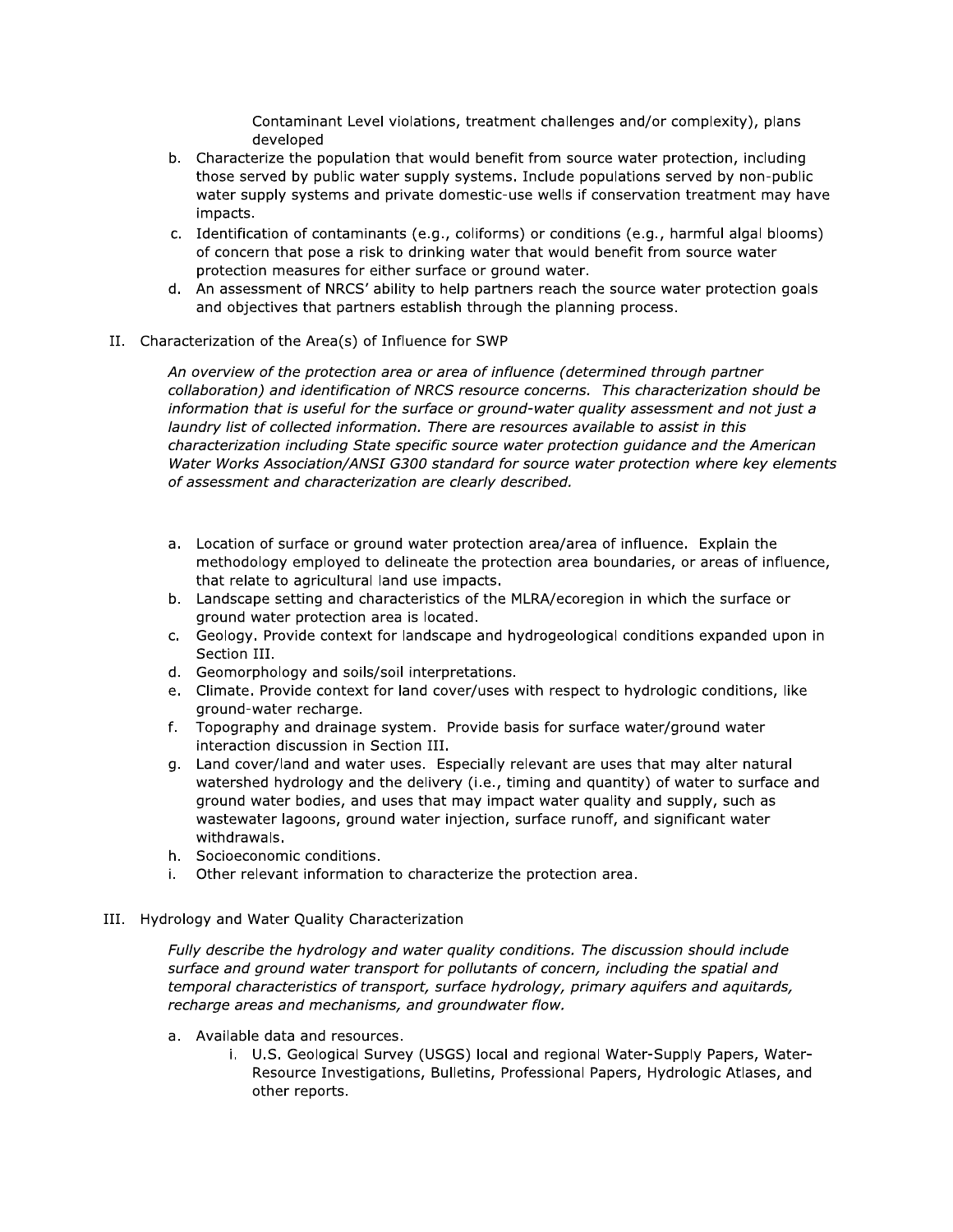- ii. Reports of the State Geological Survey, Department of Environmental Quality, Department of Water Resources, or similar state agencies or university Water Resources Institutes.
- iii. Surface and Groundwater monitoring data, both water level and quality, from USGS, state, public water systems, or other sources. Access water quality data at the Water Quality Portal. (www.waterqualitydata.us)
- iv. Source water quality data from the intake area available from the public water system(s) or possibly NGOs or others. (see https://pubs.usgs.gov/circ/1346/ for a USGS overview of water quality of public water supplies across the US).
- v. Data sources on potential sources of contamination/pollutants: Water system source water assessments, city or local planning departments, state water agency databases (e.g., State Emergency Planning and Community Right-to-know Act Tier II data), federal programs and databases (EPA's Drinking Water Mapping Application to Protect Source Water-DWMAPS, Toxic Release Inventory, TSCA Inventory, Envirofacts)
- b. Hydrogeology of the source water protection area including:
	- i. Major and minor aquifers providing domestic and public water supplies
	- ii. Ground water (aquifer) depths, potentiometric levels, and flow directions
	- iii. Surface and Ground water withdrawals
	- iv. Characterization of aquifer water chemistry
- c. Recharge and discharge areas; surface water-ground water interconnections
- d. Runoff and streamflow hydrology
	- i. Runoff and streamflow generation processes
	- ii. Precipitation-runoff budget
	- iii. Spatial and temporal distribution of runoff
	- iv. Surface water drainage networks GIS-derived flow network
- e. Comprehensive description of potential contaminants of concern and sources including:
	- i. Agricultural sources of concern
		- 1. Crop growing operations
		- 2. Animal feeding operations
	- ii. Other potential sources (which may confound agricultural conservation solutions)
		- 1. Urban and industrial wastewater lagoons
		- 2. Septic systems
		- 3. Active and non-active landfills
		- 4. Mining (active/abandoned), petroleum operations, and underground iniection
	- iii. Contaminant physical and chemical properties that influence modes of transport to the surface and ground water systems
- f. Description of ambient water quality conditions and problems/threats in relation to pollutant issue of concern, including:
	- i. Water quality data (physical, chemical and biological indicators) to show water quality impacts from pollution or pollutants of concern.
- IV. Resource Analysis/Source Assessment

Documentation and comparisons between existing and potential conditions (related to water quality or other resource conditions that impact water quality - soil quality, riparian zone stability/bank condition, wildlife habitat, etc.). A preliminary analysis of what could be accomplished, if conservation treatments were applied. The types of conservation practices and extent needed to assist in meeting the SWP goals and objectives. The potential tools that can be used to analyze the resource problems identified, and results.

a. Identify/locate source cause(s) of the surface or ground water contamination problem.